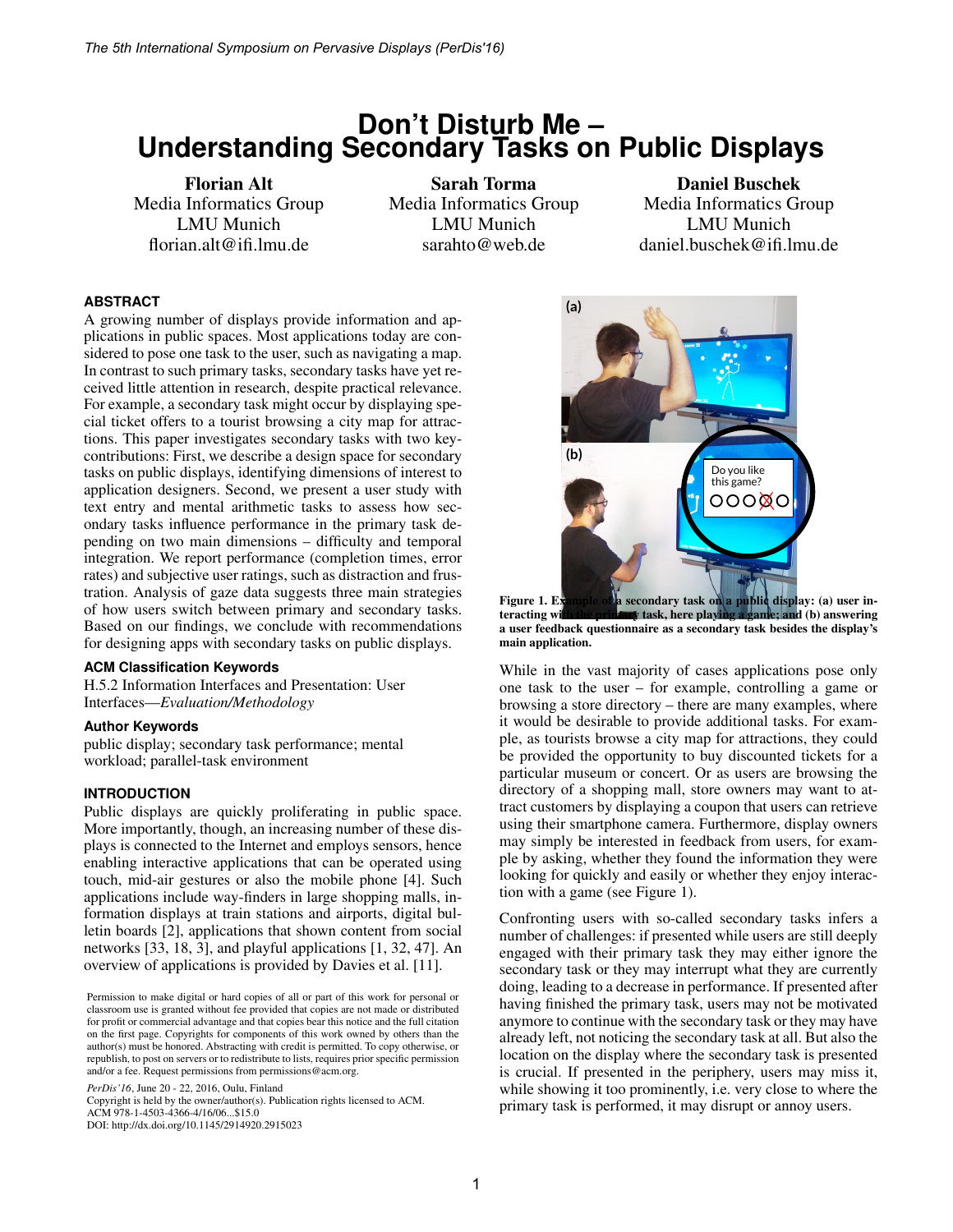The contribution of this paper is twofold. At the focus of this research, we chart a design space for secondary tasks on public displays. We identify and discuss dimensions that designers of interactive display applications need to consider when confronting users with additional tasks. Furthermore, we contribute a study, that investigates the influence of when secondary tasks are presented to users. In particular we investigate the impact on time, accuracy, and behavior.

Our results show that secondary tasks should follow directly after main user actions, instead of interrupting them. They should not be too mentally demanding, but, interestingly, very easy secondary tasks might inhibit performance in the primary task. Furthermore, we reveal that users cope with secondary tasks with different strategies, such as "main task first" or "shortest/easiest task first".

## **BACKGROUND AND RELATED WORK**

Several examples of display applications employing secondary tasks exist, both in the research literature as well as in commercial products.

Some of the most common secondary tasks on public displays is surveys, which aim to collect feedback from users. For example, the displays of the UbiOulu network [36] offer multiple applications (primary task) users can choose from as they approach the display. The platform includes a survey tool to gather in-situ feedback through questionnaires (secondary task) from the users as they engage with an application.

Another example is Digifieds, a digital bulletin board [2, 4, 30]. While users browse through the classified ads (primary task), there is the opportunity for the user to retrieve classified ads from the display (secondary task) – for example, by sending it to a personal email address or scan a QR code. To keep interruptions small, the authors implemented a shopping cart function where classified ads can first be collected through a simple button click and later be retrieved using one of the aforementioned methods.

The notification collage allowed people to post multimedia elements for their colleagues [17]. The perception of incoming elements from colleagues – as users are working, perceiving other content or posting content themselves – also constitutes a good example of a secondary task. It would have been interesting to investigate the best moment in time, when new content was presented to the user.

Secondary tasks also exist for applications that can be controlled through mid-air gestures. In ShadowGuides, hints on how to perform gestures to perform a particular (primary) task are projected onto the user's hands – processing this information can be considered a secondary task [13]. In Strike-A-Pose [47], users are taught mid-air gestures through instructions on the display (secondary task) as they interact with a game (primary task). Instructions were displayed in different ways – integrated, time-multiplexed, and spacemultiplexed with the game. An interesting finding here was that in time-multiplex mode, interrupting the game led to that many users abandoned the display. This highlights the need to carefully design secondary tasks.

Another example is games (primary task) at the end of which players are asked for personal information (secondary task). In BalloonShooter players enter their name which then appears on the leaderboard [42]. In FunSquare, people select their neighbourhood and contribute to its overall score [29].

Finally, GravitySpot is an example where primary and secondary task are executed in parallel. While users are required to find the answer to a quiz (primary task), they are (subtly) guided to a particular location in front of the display (secondary task) by means of cues applied to the display context [1]. This is useful if displays employ a sensor with a narrow sensing area in which users need to be located. Note, that users here are not necessarily aware of the secondary task.

To mention one commercial example, Wayfinder<sup>1</sup> is an interactive touch screen map that can be deployed on kiosk systems. While it mainly allows users to find their way through a mall (primary task), it concurrently shows advertisements of stores in the mall. Secondary tasks could be simply the perception of these ads or taking a picture of a coupon code that is displayed along with the advertisement.

These examples show that there is a clear need to carefully design such secondary tasks. However, while prior research reported on some related challenges as side findings, to the best of our knowledge there is no prior work that aimed to comprehensively assess this design challenge. Hence, we close this gap by presenting a first structured investigation on the impact of secondary tasks on large displays.

## **PSYCHOLOGICAL FOUNDATIONS**

Task performance has been extensively researched in psychology. In the following we summarize work on multitasking, interruptions, and workload and relate it to our work.

## **Multitasking**

Of particular interest is work on multitasking. Salvucchi et al. distinguish between *concurrent multitasking* (e.g., driving and talking, listening and note-taking, etc.) and *sequential multitasking* (writing paper and reading email, cooking and reading book, etc.) [41]. In addition, multitasking can be classified based on the time required before switching tasks (seconds, minutes, or hours). In our work on public displays we primarily focus on sequential multitasking (e.g., filling in a brief questionnaire after playing a game) and on task switching times in the order of seconds or a few minutes, since interaction times with displays are in general short.

## **Interruptions**

Closely related is also previous work on *interruptions* as one possible form of secondary tasks. As is showcased by the examples presented above, secondary tasks on public displays often take the form of interruptions, because the end of a task (such as reading content) is usually difficult to assess.

In general, interruptions lead to slower and more error-prone performance [16]. Borst et al. found that the disruptiveness of interruptions depends on three factors: interruption duration, interrupting-task complexity, and moment of interruption [8].

<sup>1</sup>**<http://www.wayfinderkiosk.com>**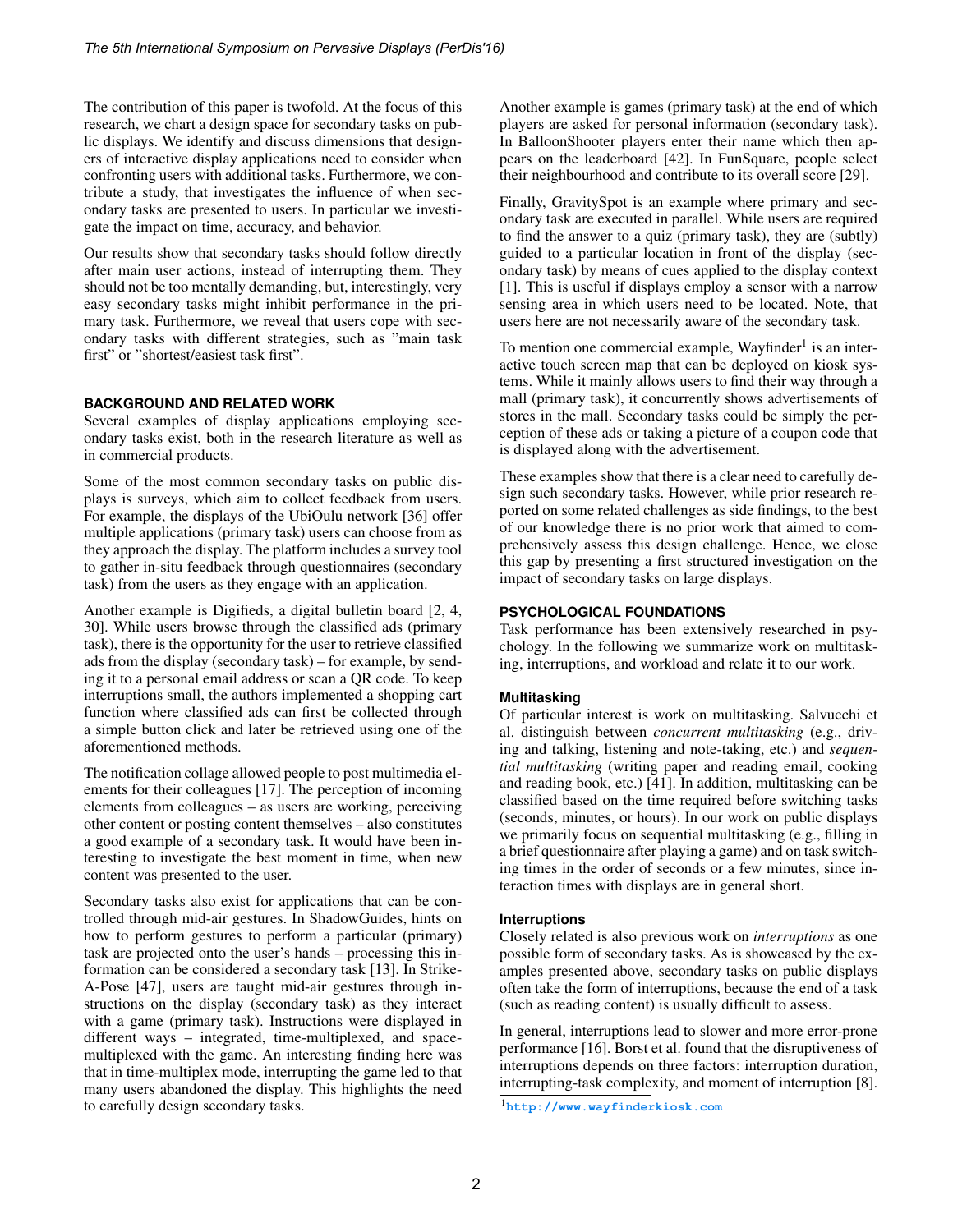At the same time, both the relevance (similarity) of the secondary task as well as the time of interruption is also important. In general, negative effects are less pronounced if tasks are related and if interruptions occur between subtasks [16].

For designers of display apps it is important to know when to best interrupt the user and how complex the interruption should be. Hence, these aspects are at the focus of our work.

#### **Workload**

Also of interest is the term *workload*, since it serves as a good indicator for how strong a person feels taken in by a task. While there is no generally accepted definition for the term 'workload' [35], researchers agree that workload has a strong influence on the user's performance level [24, 28, 35]. Basic principles of the construct mental workload have been summarized in [10, 26, 28, 48, 52]

Workload can be assessed by applying performance, subjective, and physiological measurement techniques. By using *performance measures* it can be determined at which level of workload the performance of the operator degrades and reaches an unacceptable level [45]. There are two distinct performance measures. Primary task measurement is used to monitor the operators actual performance on the task of interest or design choice. Changes in performance are recorded, as primary task difficulty diversifies [34, 46]. In the secondary task technique the operator has to perform a second task additionally and concurrently to the primary task which is still in focus of task process and should be completed with priority. The secondary task is only performed when the operator has enough spare capacities that are not used by the primary task [45, 46]. In case the performance of the secondary task degrades it indicates that the main task is getting more demanding [25]. In 1986, O'Donnell and Eggemeier [34] classified eight major groups of secondary tasks that have been used frequently: Choice Reaction Time, Tracking, Monitoring, Memory, Mental Mathematics, Shadowing, Simple Reaction Time, Time Estimation Paradigms.

*Subjective measures* gather the direct opinion and selfevaluation of the perceived amount of workload. The two most popular rating methods are the NASA Task Loading Index (TLX) [20] and the Subjective Workload Assessment Technique (SWAT) [40].

*Physiological techniques* record changes in the physiology of the operator caused by cognitive processing demands and are assumed to correlate with changes in mental workload [45, 46]. Common methods are assessing cardiovascular [26, 27, 34], ocular [26, 43, 51] and brain activities [14, 26, 46].

One major application area of assessing the influence of multiple tasks is evaluating its effects on driving performance in automobiles [12]. For example the influence of the use of mobile phones on mental workload, drivers speed [44], reaction time [37] and number of collisions [19] was investigated. Other application areas are aircrafts [7, 49] and learning environments [9, 50]. Also for desktop computer interfaces the impact of multiple tasks on performance has been investigated, in particular the effects of interruptions of the primary task by a secondary task [6, 21, 22, 23].

In short, evaluating the impact of multiple (parallel) tasks has been investigated in various areas with diverse influencing factors. However, for applications on public displays, this impact and the influence of different aspects has not been ascertained yet and is, hence, at the focus of our research.

### **SECONDARY TASKS ON PUBLIC DISPLAYS**

The following section provides a definition of primary and secondary tasks, charts a design space for secondary tasks on public displays, and summarizes our research questions.

#### **Definition**

According to [38], a primary task is defined as follows: "Ergonomically speaking, when one has a multi-task assignment, the primary task is the one that takes priority. That is, it is the task that should receive the largest amount of allocated mental and physical resource. All other tasks in the assignment are dealt with in later order".

Therefore, a secondary task is subordinated or incidental to the primary task and is set to be performed just in addition to the primary task [31, 39]. Note that a secondary task is thus by definition different than multitasking: the latter implies that both tasks run in parallel and possibly without any hierarchy (i.e. equally important), while a secondary task is more generally any task conducted on the display besides its defined main application.

|       | <b>Dimension</b>      | <b>Description</b>                                                                                                                                                  |
|-------|-----------------------|---------------------------------------------------------------------------------------------------------------------------------------------------------------------|
|       | $D_1$ Task difficulty | Determining the level of difficulty at<br>which primary task performance de-<br>grades                                                                              |
| $D_2$ | Temporal integration  | Determining the point in time at<br>which primary task performance is<br>impaired the least                                                                         |
| $D_3$ | Spatial integration   | Determining the most appropriate lo-<br>cation and size for showing the sec-<br>ondary task on (or also off) the screen                                             |
| $D_4$ | Application context   | Determining application-specific as-<br>pects for optimal presentation and<br>embedding of secondary tasks (e.g.<br>different for games vs maps)                    |
|       | $D_5$ Situation       | Situational context and relationship<br>of display and user; e.g. passer-by vs<br>waiting, groups of users                                                          |
| $D_6$ | Number of tasks       | Determining the number of tasks that<br>users can handle in parallel without<br>degradation of the primary task                                                     |
| $D_7$ | Frequency of tasks    | Determining the number of sec-<br>ondary tasks that users can handle<br>one after another within a certain<br>time frame without degradation of the<br>primary task |

Table 1. Design Space for Secondary Tasks on Public Displays: From a literature review we identified seven dimension to be taken into account when designing applications that require the user to perform secondary tasks in addition to their main tasks.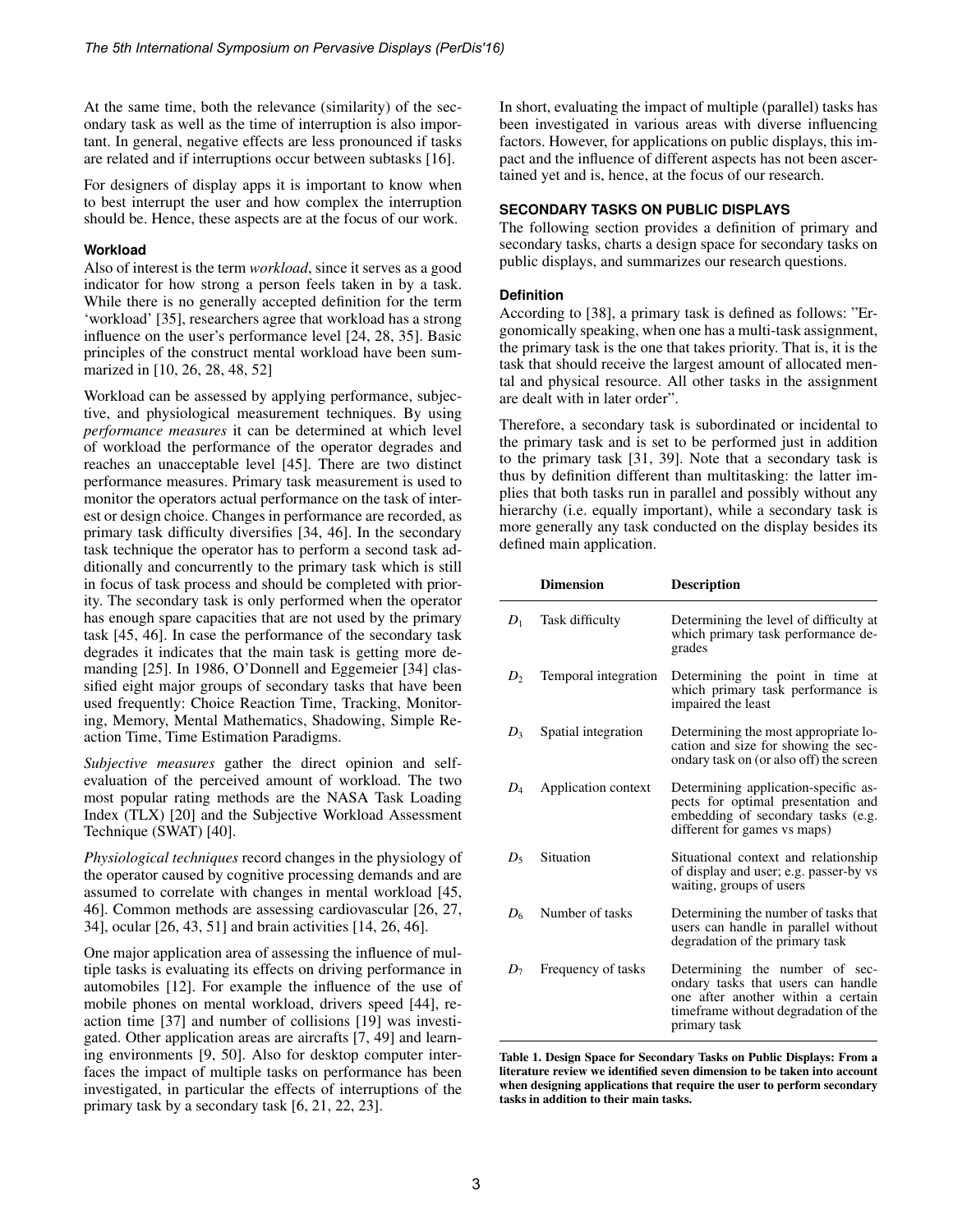## **Design Space**

At the outset of our research, we conducted an extensive literature review. We searched for research articles about public display applications on Google Scholar, the ACM Digital Library, project websites as well as on personal websites of recognized experts in the field. In particular, we were interested in applications that pose several tasks at users, including ones that are considered secondary (cf. also related work). From the review we created a design space for secondary tasks on public displays. In the following, we describe several examples for deriving the identified dimensions (Table 1).

On public displays, common applications include in-situ questionnaires (e.g. [36]), which raise questions on when to display them  $(D_2)$ , and how to spatially embed them  $(D_3)$  on the screen (e.g. pop-up, split screen, own application). Here, design considerations also include how many  $(D_6)$  and how often  $(D_7)$  questions should be displayed. Design choices regarding these dimensions can easily be expected to influence whether or not users will feel annoyed and seriously complete the questionnaire.

Another type of secondary tasks on public displays are instructions (e.g. teaching gestures for a game [47]). For such tasks, temporal  $(D_2)$  and spatial integrations  $(D_3)$  also need to be considered to optimise usefulness and minimise frustration on the user's part. Note, that the spatial integration may include locations off the display, as in ShadowGuide [13], where hints on how to perform gestures are projected on the users' hands. These considerations will also likely vary depending on the application context  $(D_4)$ , for example gameplay instructions compared to navigation instructions. Moreover, some instructions might inherently be more difficult to process than others, raising questions along the dimension of secondary task difficulty  $(D_1)$ .

Secondary tasks can also occur due to asking users to submit information other than a questionnaire, like entering a name for a highscore list in a game application [29] or to perform a crowdsourcing task [15]. For forms in general, aiming for maximal user participation and form submissions, designers will likely also consider situational contexts  $(D_5)$  – for example, whether users are expected to be mostly passers-by with short spontaneous interactions or people waiting for a bus.

Note that this example list and the discussed dimensions per example are not meant to be exhaustive. We rather aim to demonstrate that considering design questions on how to include multiple tasks on a public display leads to at least these listed aspects, which can be expected to influence performance, behavior and perception of the display user.

In this paper, we focus on investigating the first two dimensions  $(D_1, D_2)$  in detail in a lab study. We deliberately opted for a controlled setting that allowed (a) the influence of task difficulty to be assessed using a common approach (math tasks of different complexity) as well as (b) temporal integration to be investigated, which would have been difficult in a real-world study due to the need to predict when the user finishes a task.

In particular, the following question is guiding this piece of research: How difficult can a secondary task be and when is the optimal time for presenting it to minimise impact on main task performance as well as on user distraction and frustration? The following section therefore outlines hypotheses with regard to these two dimensions.

## **Research Questions**

Based on the related work and the psychological foundations seven hypotheses were formulated, subdivided in respect of secondary task difficulty and temporal inclusion mode.

## *Secondary Task Difficulty*

By adding an additional task, to a main task the overall workload for the operator increases which can lead to a degradation of primary task performance [45]. By varying the difficulty of the secondary task, impacts on the operator's performance (task completion time, error rate) as well as on the operators perception of satisfaction, level of frustration and mental workload are expected. The difficulty of the secondary task is segmented in three levels: easy, medium, and hard.

- H1: The higher the difficulty of the secondary task, the longer the task completion time of the primary task.
- H2: The higher the difficulty of the secondary task, the more errors are made in the primary task.
- H3: The higher the task difficulty of the secondary task, the higher the frustration level of the user.

## *Integration Mode*

In addition to secondary task difficulty we vary the point in time of integration. Three different modes were distinguished. The first conceivable mode is to display the subsidiary task together with the main task right from the beginning  $(t_1)$ . Second, the secondary task can appear during primary task procession, meaning while the operator is working on the main task  $(t_2)$ . Finally, the secondary task can be shown just after the primary task has been completed  $(t_3)$ . In particular, the anticipated distraction of the secondary task in condition  $t_2$  is expected to have an impact on user performance (task completion time, error rate) and perceived level of frustration.

- H4: Embedding the secondary task at  $t_2$  leads to a higher distraction than embedding at  $t_1$  or  $t_3$ .
- H5: Embedding the secondary task at  $t_2$  leads to a higher task completion time of the primary task than embedding at  $t_1$  or  $t_3$ .
- H6: Embedding the secondary task at  $t_2$  leads to a higher error rate in the primary task than embedding at  $t_1$  or  $t_3$ .
- H7: Embedding the secondary task at  $t_2$  leads to a higher frustration level of the user than embedding at *t*3.

## **APPARATUS**

In order to evaluate our research questions, an interactive public display application was developed that shows one main and one secondary task to the user. Again, we opted for a lab experiment since we needed a highly controllable environment where users were not subject to any interruptions,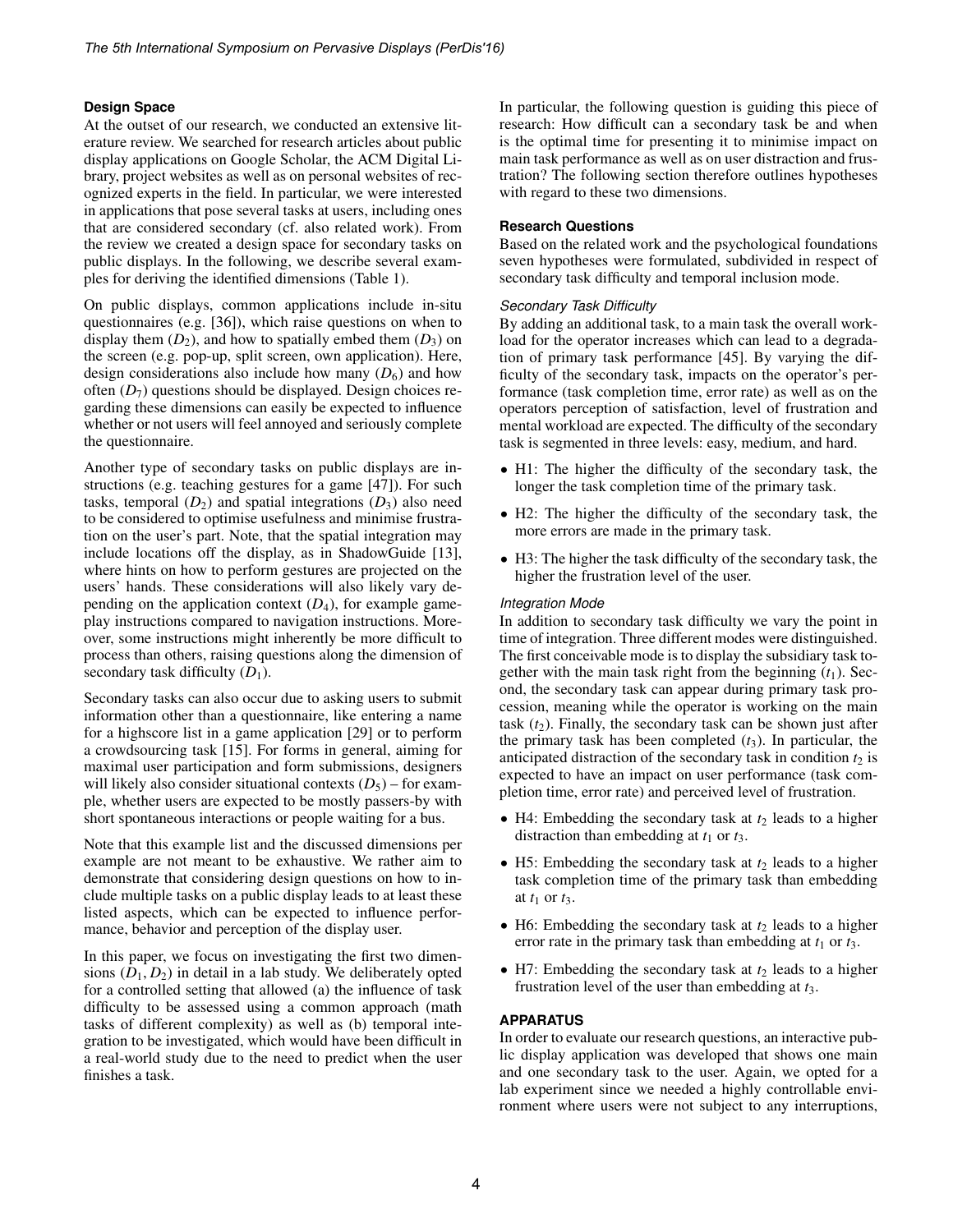such as other people in the display vicinity, in order to not influence our measurements. This also enabled us to deploy an eye-tracker. In summary, our evaluation is based on three types of measurements: performance data, subjective ratings through questionnaires, and the gaze path of the user.

#### **Tasks**

*Primary task:* We chose text transcription as the primary task. More precisely, users had to enter a given sentence shown on the screen into a text-box, using an on-screen keyboard on the public display (see Figure 2). To ensure that text input was comparable between subjects, short sentences with 56 to 58 characters were created by adapting tweets and ads from eBay classifieds.

*Secondary task:* We chose mental arithmetic problems as the secondary task. These tasks were segmented in three categories, namely easy, medium and hard math problems. Easy problems consist of addition/subtraction with 1-digit numbers, medium problems use addition/subtraction with 2-digit or 3-digit numbers, and the most difficult category contains multiplications and divisions of 2-digit or 3-digit numbers. These three categories allow the difficulty of the secondary task to be varied in a controlled manner.

## **Data Logging**

Performance measures include the tracking of completion times and error rates of primary and secondary tasks, as well as text input speed. Hence, our application logged the starting time of the tasks (i.e. moment of appearance of the given sentence), and the end point, when a submit button was pressed.

Furthermore, all key presses were logged to determine the number of errors made during typing and the total number of keystrokes. We also logged the current number of characters of the primary task text field to be able to display the math task after half of the characters of the presented sentence were entered (for  $t_2$ ).

Finally, the gaze-path of the users during the task completion was recorded so that we could analyze visual scanning behavior post-hoc. For this, we used a pupil eye tracker<sup>2</sup>.

#### **Implementation Details**

The prototype was implemented as a web application using HTML, CSS, JavaScript, JQuery, PHP and MySQL. Figure 2 shows the graphical user interface of the application.

The sentence for the primary task was shown to the left, above the text entry filed and the on-screen keyboard. The math task was displayed on the right side. In case of  $t_1$ , the arithmetic problem was shown right from the beginning, whereas in conditions  $t_2$  and  $t_3$  the space was initially blank.

Both text and math task had a 'submit' button. The final solution (entered text, result of equation) was stored in the database upon pressing these buttons. The final number of errors in the entered sentence, compared to the original sentence was calculated by applying the Levenshtein (edit) distance<sup>3</sup>.



Figure 2. Graphical user interface of the public display application. The primary task was display to the left, the secondary task to the right.

The content of the text field was saved to the database via an AJAX request after each keystroke. This allowed us to later assess error rate and text entry speed as well as to analyze any task switches without loss of information.

The four markers around the interaction space were needed for the mobile eye tracker. They define a surface that is automatically detected by the eye tracker to record the gazepath.

## **LAB STUDY**

To evaluate the constructed research questions with the developed prototype, a lab study was conducted. In the following we describe study design, procedure, and recruiting.

## **Study Design**

In total, 18 text and math tasks had to be solved. The independent variables were the secondary task difficulty (easy, medium, difficult) and the temporal integration mode  $(t_1, t_2, t_3)$ *t*3). The order of the text tasks was always the same, while the math task difficulty was varied in a counterbalanced manner. By using a latin square design, we ensured that each text task was combined with math tasks from all difficulty levels during the course of the study. The temporal modes were counterbalanced in such a way that throughout the study all sets of math tasks provide all possible permutations of the temporal inclusion types  $(t_1, t_2, t_3)$ .

The dependent variables were performance data (task completion time and error rate of primary and secondary task, logged by the web app) as well as subjective ratings of frustration, mental effort, satisfaction with own performance, physical effort, distraction and preferred temporal embedding mode. Statements were assessed with questionnaires, using 5 point Likert scales (1=don't agree at all, 5=totally agree).

## **Study Setting & Procedure**

The user study was conducted in a university laboratory, where the application was deployed on a 46" landscape LCD monitor. Furthermore, the mobile eye tracker allowed participants to move their arms and hands freely without obscuring their eyes. In addition, we installed a second camera behind the users, so as not to distract them, but still to be able and

<sup>2</sup>Pupil Website: **<http://pupil-labs.com>**

[http://xlinux.nist.gov/dads/](http://xlinux.nist.gov/dads//HTML/Levenshtein.html) **[/HTML/Levenshtein.html](http://xlinux.nist.gov/dads//HTML/Levenshtein.html)**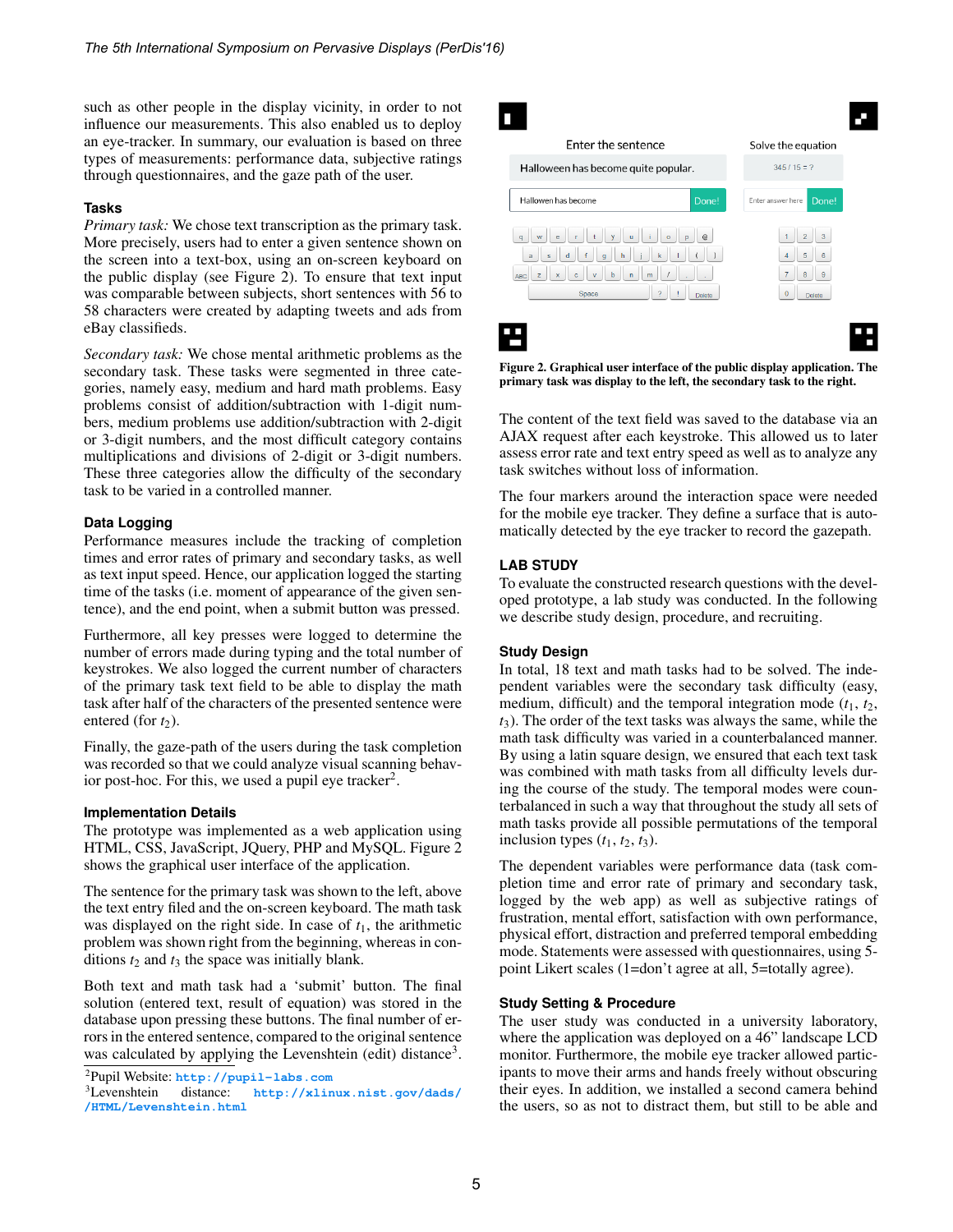

Figure 3. User Study: The participants are solving a sequence of main and secondary tasks on an interactive multi-touch display.

capture all comments and movements through video recordings for later analysis. Figure 3 illustrates the study setting.

After participants arrived at the lab, a brief introduction to the application was provided. To not influence the participants, they were not told the actual goal of this study. Rather we simply told them that the screen would display two different tasks which needed to be completed. After that we calibrated the eye tracker with the participants before they were given a sample task to get used to the virtual keyboard.

For the text task, we asked them to enter the whole sentence correctly, with upper and lower cases and all attendant punctuation characters. We also told them that there was no time limit. In total 36 tasks needed to be completed by them, of which 18 were text tasks and 18 were math tasks. Moreover, they were told that after 6 tasks the application pauses and that a questionnaire would be handed out to them that they would need to fill in immediately. In the final questionnaire the subjects were asked to rank their preferred temporal integration mode and to provide their demographic information.

After the study, we conducted semi-structured interviews, asking participants to comment on the perceived physical workload. We were also interested in their personal opinion, criticism and the perceived experience with the application.

## **Recruiting**

We recruited people via University mailing lists and through social networks.

#### **RESULTS**

18 people between 24 and 28 years participated in the study. Of these, 10 were female and 8 were male. The majority of the participants (11) were university students (of which 5 are currently studying computer science), and 7 were working people. Moreover, all subjects owned a technical device that uses a virtual keyboard for text input via touch.

## **Quantitative Findings**

The quantitative findings result from the evaluation of performance data and questionnaire items. The collected performance data were analyzed by using one-way repeated measures ANOVA tests and the questionnaire items by applying a Friedman test and in case of significance a subsequent Wilcoxon Signed-Rank Test. In respect of the eye tracker videos, only 15 out of 18 videos were analyzed due to hardware problems while recording.

The outcomes are described in the following, separated by the two categories of the study's conditions: difficulty and temporal integration mode of the secondary task.

### *Difficulty of Secondary Task*

In this section we report on the influence of secondary task difficulty with regard to the three hypotheses.

## *H1: The higher the difficulty of the secondary task, the longer the task completion time of primary task.*

No significantly higher task completion time of the primary task with increasing math difficulty in context of performance data could be noted. For the easiest math assignment it took on average 15 seconds to complete one text task, for the medium ones 13 seconds, and for the hardest category on average 29 seconds. No significant differences in the text entry speed could be observed.

From the questionnaire statements it was noted that the subjects had the feeling to be significantly faster in solving the text task when the secondary task was easy in comparison to the medium (*Z*=−2.111, *<sup>P</sup>*=0.035) or hard (*Z*=−2.311, *<sup>P</sup>*=0.021) level problems. In accordance with this finding, the participants felt significantly more time pressure in the medium (*Z*=−2.070, *<sup>P</sup>*=0.038) and hard (*Z*=−0.741, *P*=0.458) math tasks compared to the easy ones.

In short, the hypothesis can not be confirmed in respect of performance data, but the subjective assessment shows that the task completion time is perceived as shortest in the easy condition. As the medium and the hard math assignment put time pressure on the participants as well, the easy math mode performs best.

#### *H2: The higher the difficulty of the secondary task, the more errors are made in the primary task.*

By raising the math difficulty no significantly higher error rate in the final submitted sentences could be found. On the other hand, while typing significantly more errors were made in the easy math condition compared to the medium setting (*P*=0.037). No significant differences could be noted between the other conditions.

In the questionnaires the participants were asked whether the difficulty of the primary task always stayed the same throughout one set of tasks (6 tasks) which is one set of math difficulty. In the hard math condition all text tasks are perceived to be of a similar level of difficulty, in comparison to the medium (*Z*=−2.332, *<sup>P</sup>*=0.020) and easy math rounds (*Z*=−2.021, *<sup>P</sup>*=0.043).

To conclude, the final submitted sentences did not differ in the conditions, but while typing the least mistakes were made during the medium set. Hence, regarding this hypothesis the medium math tasks are superior to the easy math problems. A possible explanation for this result is the potential "safety" of the very easy tasks, luring some participants into jumping to the easy task first (see qualitative findings and eye-tracker results below), or into speeding up in the main task to get to the easy one, whereas a medium task may facilitate concentration.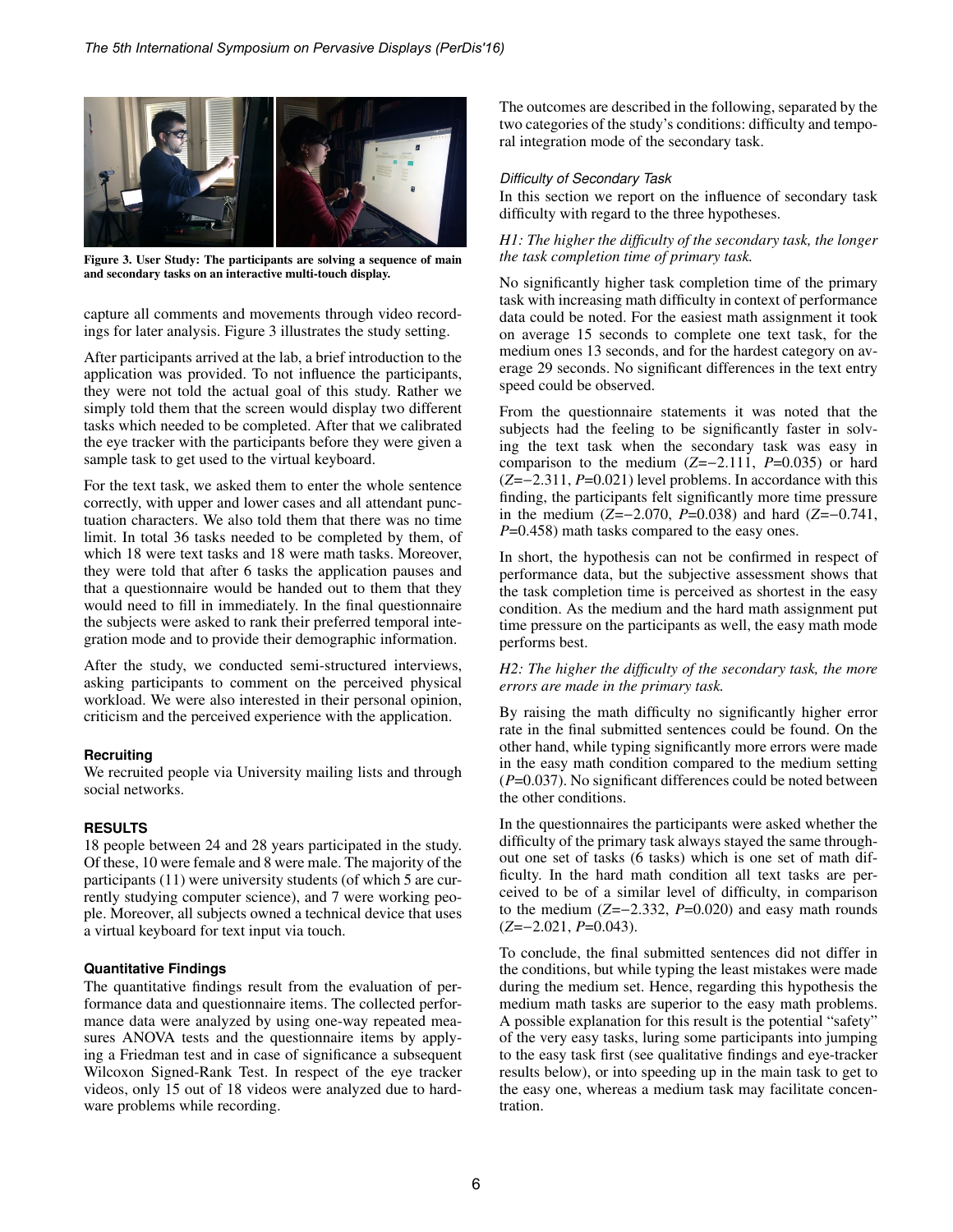## *H3: The higher the task difficulty of the secondary task, the higher the frustration level of the user.*

The study's questionnaires contained items that indicate frustration, namely the perceived level of stress, annoyance, and discouragement. The latter did not indicate any significances, but the analysis revealed that with growing math difficulty the subjects felt significantly more stressed in all three conditions. In the easy math condition no one felt stressed (mean level 4 and 5 on the Likert scales), compared to 2 people in the medium setting (*Z*=−2.310, *<sup>P</sup>*=0.021). In the hard math rounds, 7 out of 18 people felt stressed, which is significantly more than in the medium (*Z*=−2.754, *<sup>P</sup>*=0.006) and the easy rounds (*Z*=−3.482, *<sup>P</sup>*<0.0005).

Furthermore, participants were significantly more annoyed during solving the hard math problems than solving easy (*Z*=−3.334, *<sup>P</sup>*=0.001) or medium (*Z*=−3.176, *<sup>P</sup>*=0.001) ones. When clustering all three items that indicate frustration (stress, annoyance and discouragement) and taking the maximum value of all three aspects, it can be seen that the harder to solve the math task, the more frustration was perceived by the test persons. With regard to the hard arithmetic problems, a total number of 9 persons (50%) reported to feel at least one of these aspects, while only 2 felt frustrated in the medium (*Z*=−3.115, *<sup>P</sup>*=0.002) and 1 in the easy math condition (*Z*=−3.488, *<sup>P</sup>*<0.0005). Even between the easy and the medium assignments a significant difference was found (*Z*=−2.179, *<sup>P</sup>*=0.029).

Hence, the hypothesis can be confirmed, meaning that with growing math difficulty the frustration level of users raises. This outcome is particularly important when a display is installed in public space, because all negative factors that could result in users leaving the display need to be averted.

#### *Temporal Integration*

Next, we report on the influence of temporal integration of the secondary task with regard to the founr hypotheses.

## *H4: Embedding the secondary task at*  $t_2$  *leads to a higher distraction than embedding at t*<sup>1</sup> *or t*3*.*

This hypothesis states that in contrast to an integration of the math problem right from the beginning or after primary task completion, an embedding in the middle of text task completion process leads to a higher distraction from the primary task. The results reveal thats few participants felt distracted (only 11.11%), none disrupted (0%), and few felt the need to complete the math task first when it appears (only 5.56%). A total of 83.32% of the participants preferred to solve the tasks sequentially, meaning that they did not like to interrupt the text assignment for solving the arithmetic problem first. Nevertheless, one participants noted that the  $t_2$  mode did not distract him and that he actually liked this mode, because it helped him to think about the math problem, while still typing the sentence of the primary task. From the recordings of the eye tracker videos, it can be noted that 7 out of 15 participants (46.67%) noticed that the math task was appearing during working on the primary task in condition  $t_2$ , but only 4 of them (26.67%) interrupted their primary task process in order to start solving the math assignment.

In conclusion, the secondary task was noticed by the participants, but not perceived as disturbing or disruptive.

#### *H5: Embedding the secondary task at t*<sup>2</sup> *leads to a higher task completion time of the primary task than embedding at*  $t_1 / t_3$ *.*

No significantly higher task completion time could be found in any of the temporal embedding conditions. In  $t_1$  users needed on average  $00:53$  seconds per sentence, in  $t_2$   $00:52$ seconds and the least time in  $t_3$  with 00:48 seconds. Hence, the hypothesis cannot be accepted.

#### *H6: Embedding the secondary task at*  $t_2$  *leads to a higher error rate in the primary task than embedding at*  $t_1$  *or*  $t_3$ *.*

Analyzing the number of errors in the submitted sentences, no significant difference could be found between the temporal conditions. However, by comparing the number of submitted sentences that contained errors, it could be observed that significantly more sentences contained errors in  $t_2$  (83.33%) than in *<sup>t</sup>*<sup>3</sup> (44.44%) (*P*=0.013).

The hypothesis can be partially confirmed due to the difference between  $t_2$  and  $t_3$ .  $t_3$  is the superior mode, as it leads to a higher chance of entering sentences correctly.

### *H7: Embedding the secondary task at*  $t_2$  *leads to a higher frustration level of the user than embedding it at t*3*.*

With regard to frustration, the expected higher level of stress and discouragement in condition  $t_2$  compared to  $t_3$  could not be confirmed. Yet, when integrating the secondary task at  $t_3$ , participants felt significantly more annoyed than at  $t_2$ (*Z*=−2.299, *<sup>P</sup>*=0.022). Moreover, when clustering all three aspects indicating frustration, the results show that subjects felt significantly more frustrated at  $t_2$  than at  $t_3$  ( $P=0.041$ ).

This verifies the hypothesis and leads to the conclusion that a secondary task which is displayed while users work on their primary task has a higher frustration potential than embedding the task just after completing the primary task.

At the end, subjects were asked to rank the temporal embedding conditions. The outcome is illustrated in Figure 4. Most participants favored integration at  $t_3$  (61.1% for rank 1) which is displaying the secondary task after primary task completion. The second most popular mode is integration at  $t_1$  that is presenting both tasks simultaneously (55.6% for rank 2). Least popular is integration at  $t_2$  – displaying the secondary task during primary task completion (88.1% for rank 3).

## *Further Findings*

In addition to the statements regarding the constructed hypotheses, the participants were asked to rate their expended physical effort. The results show that assignments were significantly different with regard to the required physical effort (*P*=0.004). For easy tasks the physical effort was considered significantly higher than for medium tasks (*Z*=−2 − 658, *P*=0.008) and hard tasks (*Z*=−2.191, *P*=0.028). This difference could not be observed between the medium and hard tasks (*P*=0.834). In contrast to the easy tasks, 6 out of 18 people (33.33%) stated that the set was physically highly exertive. Only 2 people felt a high physical effort during the medium and hard tasks (11.11%).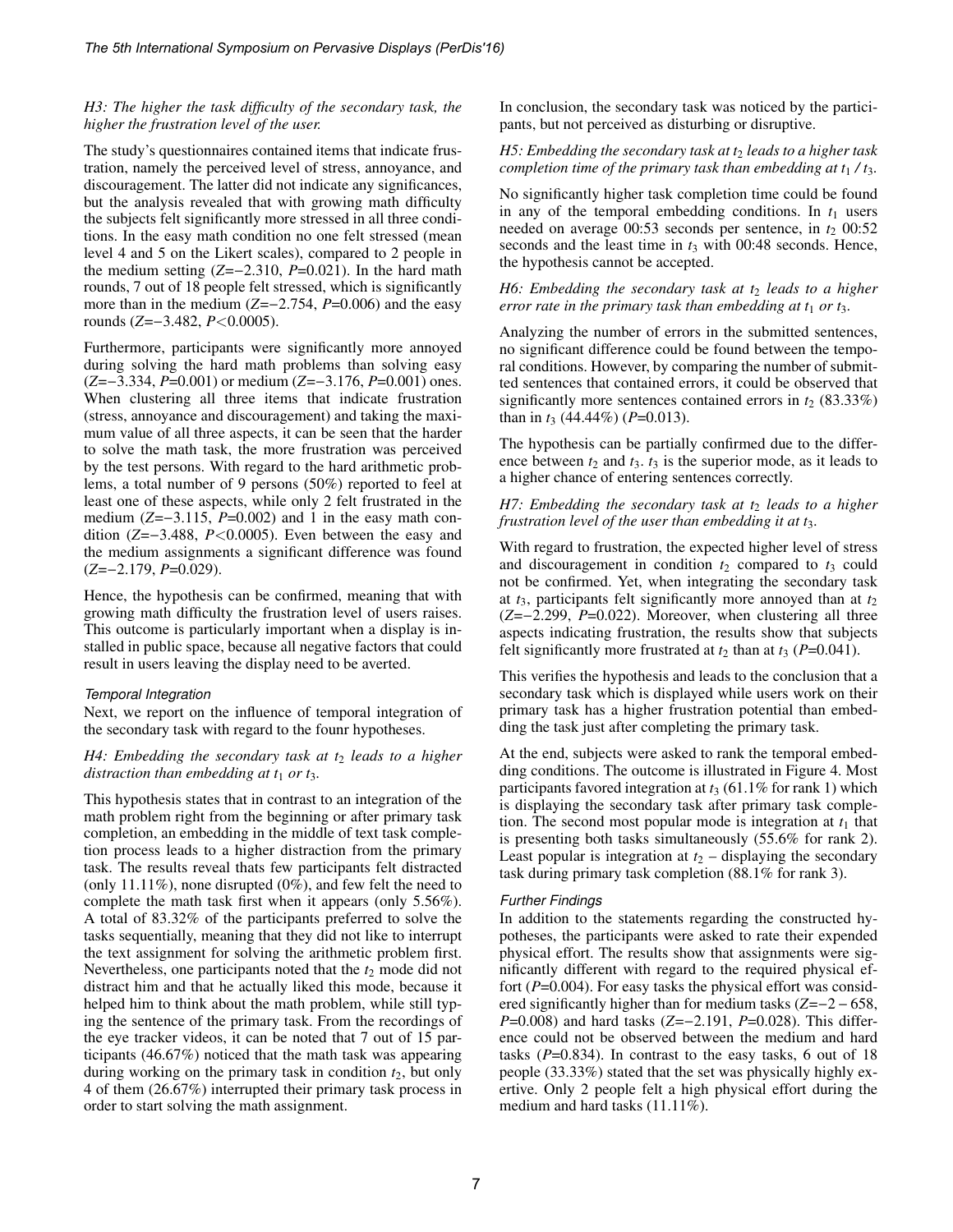

Figure 4. Ranking of preferred temporal embedding mode.

From the videos we found that since the task completion time for the math tasks was considerably higher in the medium and the hard conditions, the users had more time to take down their arms, while solving the mental arithmetic. During this mental calculation they could relax their arms, before lifting them again to complete the math task before proceeding with the next text task. Easy math tasks were solved so quickly that users had to proceed with the text tasks instantly. Thus, there was no time for resting the arms.

From this we learn that, if deploying a primary task on a public display that can be physically exertive, a secondary task that allows the user to take down their arms is beneficial.

#### **Qualitative Findings**

Analysis of video and eye-tracking data revealed three different strategies of processing the two tasks.

#### *Strategy 1: Main task first*

Several users chose to perform the assignments always in the same sequence. 6 participants completed the text task and after submitting their sentence, they started to process the math task independently from its difficulty or temporal embedding.

#### *Strategy 2: Shortest/easiest task first*

The second strategy occurred in condition  $t_2$  and is displayed in Figure 5. Four participants chose to interrupt their primary task once the secondary one appeared, to solve the math problem first. One participant even claimed that he liked easy tasks that he could solve quickly, because "it's fun to finish tasks rapidly". In this strategy, the math task was only performed prior to the text tasks when the difficulty level was easy (or medium for one person). For more difficult tasks, participants adapted their strategy: When the math task appeared, they suspended their primary task to look at the math problem. Was it a hard task, they decided that it was too difficult to solve rapidly, and resumed the text task first.

#### *Strategy 3: Secondary tasks first*

The last observed strategy occurred after users finished one pair of text and math tasks. In case the subsequent math task was displayed right from the start  $(t_1)$ , 5 participants decided to solve the math task prior to the text tasks (see Figure 6).



Figure 5. Strategy 2: A participant enters the text of the primary task (1). When the secondary task appears he disrupts his current activity, looks to the math problem (2) and solves it (3). After submission the user proceeds with the primary task (4).



Figure 6. Strategy 3: A participant finishes a math task (1), and when the next math problem appears with condition  $t_1$ , the user has a look at both questions (2) and chooses to solve the math question first (3), before processing the text task (4).

#### **Limitations**

We acknowledge that our study is limited through the lab setting as well as the artificial tasks. While this allowed us to obtain results of high internal validity [5], it is not clear how well they generalize to a public setting with realistic tasks – for example as a playful or informative public display application is being interlaced with a short survey. We plan to investigate this in the future.

Another limitation is the fact that our secondary task was unrelated to the primary task. This is similar, for example, to showing a user a coupon for take-away during or after playing a game. At the same time, there may be cases where primary and secondary tasks are connected, for example, answering a question on the user experience with the game currently being played. This could have been reflected in our study by making participants count words, syllabi or letters. Future work could investigate the influence of the relationship between primary and secondary task in depth.

We believe that our findings revealed interesting direction for future research. For example, researchers could investigate how to make tasks less physically demanding through smartly embedding secondary tasks. Or displays could learn the strategy of the user when it comes to responding to secondary tasks and adapt the embedding strategy accordingly.

#### **DISCUSSION**

Regarding the level of difficulty of secondary tasks, both easy and medium difficulty conditions showed benefits and drawbacks: With easy math problems, the text task was perceived as most rapidly solvable and as evoking no time pressure. Moreover, easy tasks did not evoke frustration, while medium difficulty tasks indicated slight frustration, followed by hard tasks with the highest level of frustration. This needs to be accounted for on public displays. For example, a survey on the screen where users are required to simply select checkboxes may be preferable over open-ended questions that require users to both formulate an answer and enter it using an onscreen keyboard.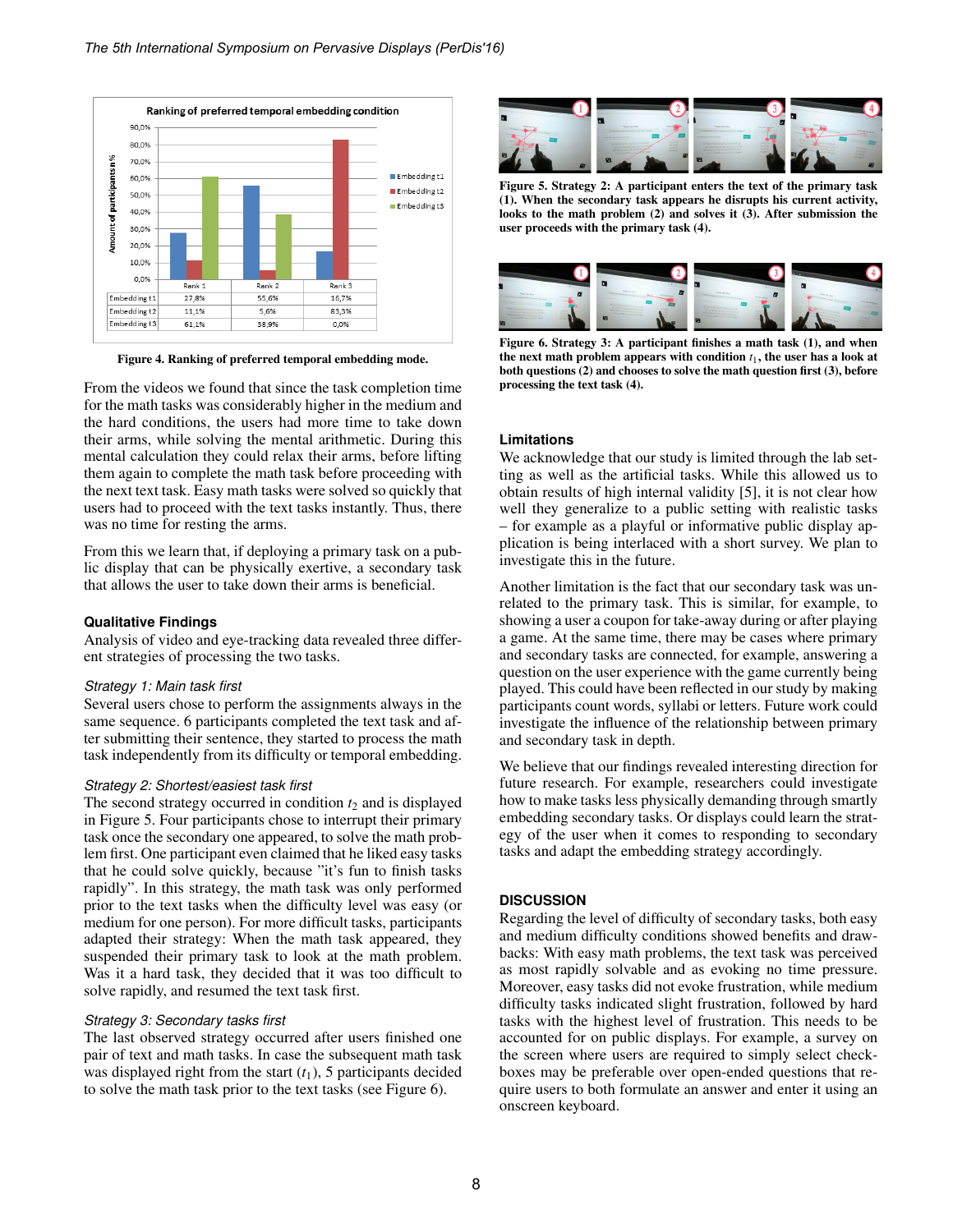In contrast, the number of errors during typing was smaller in the medium difficulty condition compared to the easy set of tasks. Furthermore, the physical effort was rated to be lower in the medium and hard difficulty conditions. This suggests that secondary tasks should not be too simplistic. An example to account for this could be to slightly increase the number of available answer options (e.g., a 5-Point or 7-Point Likert scale in comparison to only 3 answer options). Despite being counter-intuitive this could both lead to more fine-grained results while at the same time positively affecting primary task performance. Difficult tasks led to the worst performance and should hence be avoided.

Based on our results, a clear recommendation with respect to the best temporal integration can be given: Although the distraction through the appearing secondary task in  $t_2$  was less severe as previously expected,  $t_3$  is the most preferred mode of temporal integration. Here, users showed the tendency to complete their primary tasks faster and submitted the most number of entirely correct texts as well. Moreover, the subjects felt less frustrated in condition  $t_3$  compared to condition *t*2. The results also showed that users preferred processing tasks sequentially, which is supported by embedding secondary tasks at  $t_3$ . Thus, temporal integration at  $t_3$  is the most appropriate and recommended mode, as it showed good performance with little frustration. Note, however, that determining  $t_3$  is not always straight-forward. Whereas the secondary tasks could be shown immediately after the end of a game level, after the user finished a transaction, or after he purchased a train ticket, additional means such as eye trackers may be required in cases where the user simply perceives content, for example, reading text on the screen or searching a particular location on a map.

## **IMPLICATIONS**

We evaluated effects of the secondary task's difficulty and temporal integation on primary task performance, user perceptions and behavior. Based on our results, we derive the following implications for secondary tasks on public displays:

- *To minimize error rate and physical effort, secondary tasks of medium difficulty should be selected.* We explain this with a potential feeling of "safety" for the very easy tasks, which tempts some users to switch to the easy task first (as revealed with the eye-tracker), or letting them speed up in the main task to get to the easy one, whereas a task of medium difficulty may instead facilitate concentration.
- *Secondary tasks should ideally be displayed after natural break-points in the users' primary task.* This implies, that the primary task should be designed in such a way as to include multiple "natural" breakpoints or steps. For example, navigating an interactive shopping mall map could be structured by 1) selecting a wing, 2) then a floor level, 3) then browsing the map, until 4) selecting a point of interest.
- *Secondary tasks should not be too mentally demanding.* This implication is of high practical relevance and has not been shown before for secondary tasks on public displays. Interestingly, the reasons behind this implication are less

straight-forward than one might expect: Subjectively, participants felt significantly more time pressure when presented with hard secondary tasks. Quantitatively, they also took longer to complete their primary task with hard secondary tasks, but not significantly so.

• *To minimize task completion time and frustration, easy secondary tasks should be selected.* While this may seem trivial, it should be seen in the light of the first implication; just "as easy as possible" may not always be the best choice.

In summary, these seemingly contradicting implications suggest that designers face a tradeoff: in cases where it is important that users finish their tasks quickly, easy secondary tasks are advisable. However, if it is more important that users make a minimum number of errors, then slightly more demanding secondary tasks may be employed.

## **CONCLUSION**

We first charted a design space for secondary tasks on public displays, useful for designers of interactive display applications that confront users with additional tasks. We then investigated the influence of secondary task difficulty and temporal integration, measuring effects on task completion time, error rates, and perceived subjective qualities. Our results show that a secondary task should be embedded at the end of primary tasks, if possible, to mitigate distraction and annoyance. We have revealed that users handle switches between primary and secondary tasks with different strategies. We believe these insights to be useful for design and further research on applications of secondary tasks on public displays.

## **FUTURE WORK**

The presented design space yields many opportunities to investigate further dimensions of secondary tasks, such as spatial integration. Moreover, a field study could investigate difficulty and temporal integration for comparison with our lab results. Finally, our findings suggest to integrate secondary tasks at the end of primary tasks, or natural breakpoints therein, such as submitting a form. However, such breakpoints might not always exist and users might leave the display based on their own internal reasoning (e.g. found desired information), rather than clear interaction steps. Hence, a promising direction for future work is investigating endpoint detection of public display interactions – for example by observing body movements and gaze to detect when users have finished their main task and are about to leave.

## **REFERENCES**

- 1. Florian Alt, Andreas Bulling, Gino Gravanis, and Daniel Buschek. 2015. GravitySpot: Guiding Users in Front of Public Displays Using On-Screen Visual Cues. In *Proceedings of the 28th Annual ACM Symposium on User Interface Software and Technology (UIST '15)*. ACM, New York, NY, USA, 47–56.
- 2. Florian Alt, Thomas Kubitza, Dominik Bial, Firas Zaidan, Markus Ortel, Björn Zurmaar, Tim Lewen, Alireza Sahami Shirazi, and Albrecht Schmidt. 2011. Digifieds: Insights into Deploying Digital Public Notice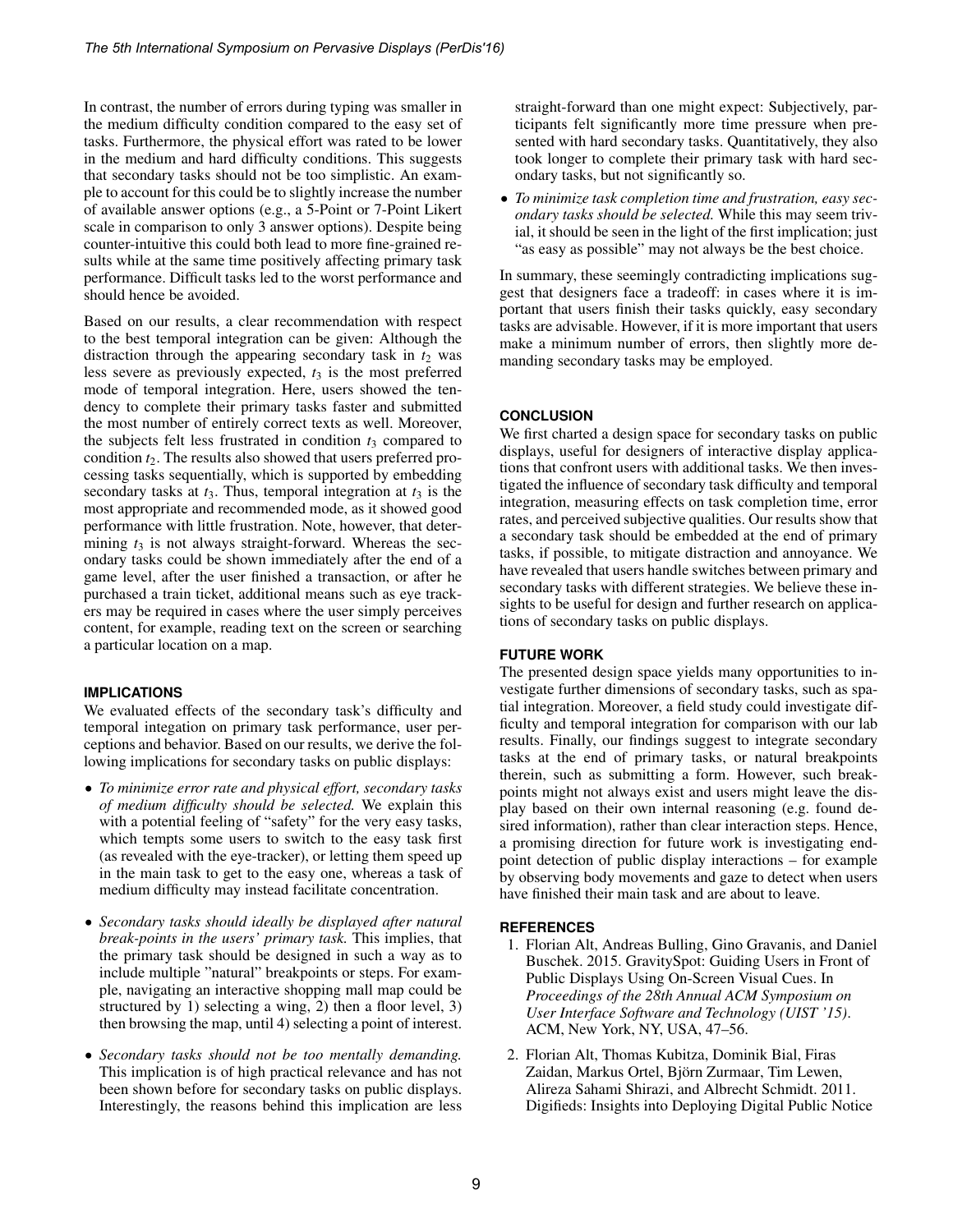Areas in the Wild. In *Proceedings of the 10th International Conference on Mobile and Ubiquitous Multimedia (MUM'11)*. ACM, New York, NY, USA, 165–174.

- 3. Florian Alt, Nemanja Memarovic, Miriam Greis, and Niels Henze. 2014. UniDisplay - A Research Prototype to Investigate Expectations Towards Public Display Applications. In *Proceedings of the 1st Workshop on Developing Applications for Pervasive Display Networks (PD-Apps '14)*. IEEE.
- 4. Florian Alt, Alireza Sahami Shirazi, Thomas Kubitza, and Albrecht Schmidt. 2013. Interaction Techniques for Creating and Exchanging Content with Public Displays. In *Proceedings of the 2012 ACM Conference on Human Factors in Computing Systems (CHI'13)*. ACM, New York, NY, USA.
- 5. Florian Alt, Stefan Schneegaß, Albrecht Schmidt, Jörg Müller, and Nemanja Memarovic. 2012. How to Evaluate Public Displays. In *Proceedings of the 2012 International Symposium on Pervasive Displays (PerDis '12)*. ACM, New York, NY, USA.
- 6. Brian P. Bailey, Joseph A. Konstan, and John V. Carlis. 2001. The effects of interruptions on task performance, annoyance, and anxiety in the user interface. In *Proceedings of the IFIP International Conference on Human Computer Interaction (INTERACT'01)*, Vol. 1. Springer, Berlin-Heidelberg, 593–601.
- 7. Gianluca Borghini, Laura Astolfi, Giovanni Vecchiato, Donatella Mattia, and Fabio Babiloni. 2014. Measuring neurophysiological signals in aircraft pilots and car drivers for the assessment of mental workload, fatigue and drowsiness. *Neuroscience & Biobehavioral Reviews* 44 (2014), 58–75.
- 8. Jelmer P. Borst, Niels A. Taatgen, and Hedderik van Rijn. 2015. What Makes Interruptions Disruptive?: A Process-Model Account of the Effects of the Problem State Bottleneck on Task Interruption and Resumption. In *Proceedings of the 33rd Annual ACM Conference on Human Factors in Computing Systems (CHI '15)*. ACM, New York, NY, USA, 2971–2980.
- 9. Katherine S. Cennamo. 1993. Learning from video: Factors influencing learners' preconceptions and invested mental effort. *Educational Technology Research and Development* 41, 3 (1993), 33–45.
- 10. Dean W. Chiles. 1977. *Objective methods for developing indices of pilot workloadDep.* Dep. of Transp., Federal Aviation Administration, Office of Aviation Medicine.
- 11. Nigel Davies, Sarah Clinch, and Florian Alt. 2014. Pervasive Displays: Understanding the Future of Digital Signage. *Synthesis Lectures on Mobile and Pervasive Computing* 8, 1 (2014).
- 12. Dick De Waard and Verkeerskundig Studiecentrum. 1996. *The measurement of drivers' mental workload*. Groningen University, Traffic Research Center.
- 13. Dustin Freeman, Hrvoje Benko, Meredith Ringel Morris, and Daniel Wigdor. 2009. ShadowGuides: Visualizations for In-situ Learning of Multi-touch and Whole-hand Gestures. In *Proceedings of the ACM International Conference on Interactive Tabletops and Surfaces (ITS '09)*. ACM, New York, NY, USA, 165–172.
- 14. A. Gale. 1987. The electroencephalogram. In *Psychophysiology and the Electronic Workplace*, A. Gale and B. Christie (Eds.). Wiley.
- 15. Jorge Goncalves, Denzil Ferreira, Simo Hosio, Yong Liu, Jakob Rogstadius, Hannu Kukka, and Vassilis Kostakos. 2013. Crowdsourcing on the Spot: Altruistic Use of Public Displays, Feasibility, Performance, and Behaviours. In *Proceedings of the 2013 ACM International Joint Conference on Pervasive and Ubiquitous Computing (UbiComp'13)*. ACM, New York, NY, USA, 753–762.
- 16. Sandy JJ Gould, Duncan P Brumby, and Anna L Cox. 2013. What does it mean for an interruption to be relevant? An investigation of relevance as a memory effect. In *Proceedings of the Human Factors and Ergonomics Society Annual Meeting*, Vol. 57. SAGE Publications, 149–153.
- 17. Saul Greenberg and Michael Rounding. 2001. The Notification Collage: Posting Information to Public and Personal Displays. In *Proceedings of the SIGCHI Conference on Human Factors in Computing Systems (CHI '01)*. ACM, New York, NY, USA, 514–521.
- 18. Miriam Greis, Florian Alt, Niels Henze, and Nemanja Memarovic. 2014. I Can Wait a Minute: Uncovering the Optimal Delay Time for Pre-Moderated User-Generated Content on Public Displays. In *Proceedings of the SIGCHI Conference on Human Factors in Computing Systems (CHI '14)*. ACM, New York, NY, USA.
- 19. D.E. Haigney, R.G. Taylor, and S.J. Westerman. 2000. Concurrent mobile (cellular) phone use and driving performance: task demand characteristics and compensatory processes. *Transportation Research Part F: Traffic Psychology and Behaviour* 3, 3 (2000), 113–121.
- 20. Sandra G. Hart and Lowell E. Staveland. 1988. Development of NASA-TLX (Task Load Index): Results of empirical and theoretical research. *Advances in psychology* 52 (1988), 139–183.
- 21. Shamsi T. Iqbal and Brian P. Bailey. 2004. Using eye gaze patterns to identify user tasks. In *The Grace Hopper Celebration of Women in Computing*.
- 22. Shamsi T. Iqbal and Brian P. Bailey. 2005. Investigating the Effectiveness of Mental Workload As a Predictor of Opportune Moments for Interruption. In *CHI '05 Extended Abstracts on Human Factors in Computing Systems (CHI EA '05)*. ACM, New York, NY, USA, 1489–1492.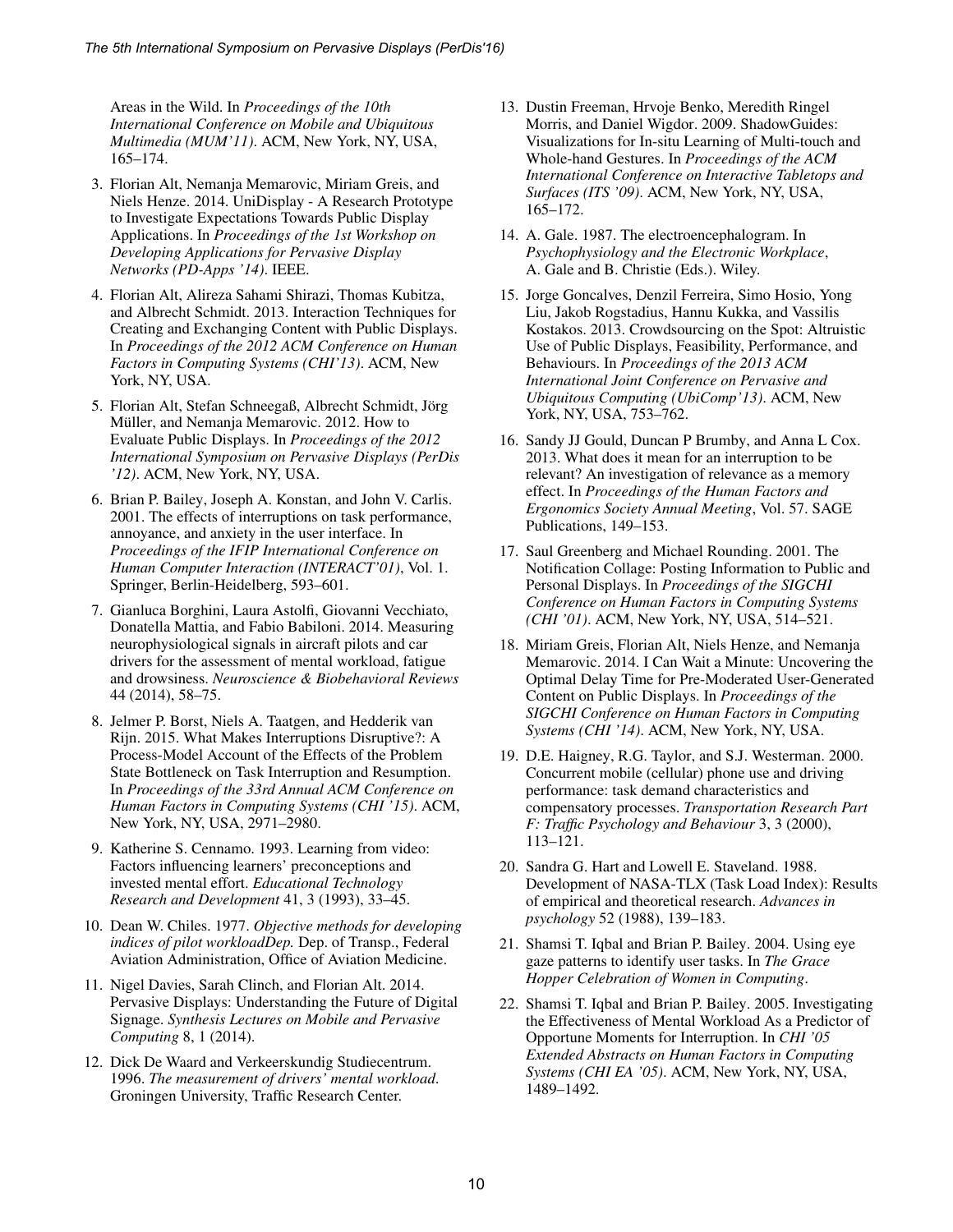- 23. Shamsi T. Iqbal, Xianjun Sam Zheng, and Brian P. Bailey. 2004. Task-evoked Pupillary Response to Mental Workload in Human-computer Interaction. In *CHI '04 Extended Abstracts on Human Factors in Computing Systems (CHI EA '04)*. ACM, New York, NY, USA, 1477–1480.
- 24. Henry R. Jex. 1988. Measuring mental workload: Problems, process and promises. In *Human Mental Workload*, Peter A. Hancock and Najmedin Meshkati (Eds.). North-Holland, 5–39.
- 25. William B. Knowles. 1963. Operator loading tasks. *Human Factors: The Journal of the Human Factors and Ergonomics Society* 5, 2 (1963), 155–161.
- 26. Arthur F. Kramer. 1990. *Physiological metrics of mental workload: A review of recent progress*. Technical Report. DTIC Document.
- 27. Beatrice C. Lacey and John I. Lacey. 1978. Two-way communication between the heart and the brain: Significance of time within the cardiac cycle. *American Psychologist* 33, 2 (1978).
- 28. Paul M. Linton, Brian D. Plamondon, A.O. Dick, Alvah C. Bittner Jr., and Richard E. Christ. 1989. Operator workload for military system acquisition. In *Applications of human performance models to system design*. Springer, 21–45.
- 29. Nemanja Memarovic, Ivan Elhart, and Marc Langheinrich. 2011. FunSquare: First Experiences with Autopoiesic Content. In *Proceedings of the 10th International Conference on Mobile and Ubiquitous Multimedia (MUM '11)*. ACM, New York, NY, USA, 175–184.
- 30. Nemanja Memarovic, Marc Langheinrich, Keith Cheverst, Nick Taylor, and Florian Alt. 2013. P-LAYERS – A Layered Framework Addressing the Multifaceted Issues Facing Community-Supporting Public Display Deployments. *ACM Trans. Comput.-Hum. Interact.* 20, 3, Article 17 (July 2013).
- 31. Najmedin Meshkati and Alex Loewenthal. 1988. An eclectic and critical review of four primary mental workload assessment methods: A guide for developing a comprehensive model. In *Human Mental Workload*, Peter A. Hancock and Najmedin Meshkati (Eds.). Advances in Psychology, Vol. 52. North-Holland, 251–267.
- 32. Jörg Müller, Robert Walter, Gilles Bailly, Michael Nischt, and Florian Alt. 2012. Looking Glass: A Field Study on Noticing Interactivity of a Shop Window. In *Proceedings of the SIGCHI Conference on Human Factors in Computing Systems (CHI '12)*. ACM, New York, NY, USA, 297–306.
- 33. Sean A. Munson, Emily Rosengren, and Paul Resnick. 2011. Thanks and Tweets: Comparing Two Public Displays. In *Proceedings of the ACM 2011 Conference on Computer Supported Cooperative Work (CSCW '11)*. ACM, New York, NY, USA, 331–340.
- 34. Robert D. O'Donnell and F. Thomas Eggemeier. 1986. Workload Assessment Methodology. In *Handbook of Perception and Human Performance, Vol. II: Cognitive Process and Performance*, K.R. Boff, L. Kaufman, and J.P. Thomas (Eds.). Wiley.
- 35. George D. Ogden, Jerrold M. Levine, and Ellen J. Eisner. 1979. Measurement of workload by secondary tasks. *Human Factors: The Journal of the Human Factors and Ergonomics Society* 21, 5 (1979), 529–548.
- 36. Timo Ojala, Hannu Kukka, Tomas Linden, Tommi ´ Heikkinen, Marko Jurmu, Simo Hosio, and Fabio Kruger. 2010. UBI-Hotspot 1.0: Large-Scale Long-Term Deployment of Interactive Public Displays in a City Center. In *Proceedings of the 2010 Fifth International Conference on Internet and Web Applications and Services (ICIW '10)*. IEEE Computer Society, Washington, DC, USA, 285–294.
- 37. Christopher J.D. Patten, Albert Kircher, Joakim Ostlund, ¨ and Lena Nilsson. 2004. Using mobile telephones: cognitive workload and attention resource allocation. *Accident analysis & prevention* 36, 3 (2004), 341–350.
- 38. Psychology Dictionary. 2016 (accessed February 19, 2016)a. Psychology Dictionary World's Most Comprehensive Online Psychology Dictionary. (2016 (accessed February 19, 2016)). **[http:](http://www.psychologydictionary.org/primary-task/) [//www.psychologydictionary.org/primary-task/](http://www.psychologydictionary.org/primary-task/)**.
- 39. Psychology Dictionary. 2016 (accessed February 19, 2016)b. Psychology Dictionary World's Most Comprehensive Online Psychology Dictionary. (2016 (accessed February 19, 2016)). **[http:](http://www.psychologydictionary.org/secondary-task/) [//www.psychologydictionary.org/secondary-task/](http://www.psychologydictionary.org/secondary-task/)**.
- 40. Gary B. Reid and Thomas E. Nygren. 1988. The subjective workload assessment technique: A scaling procedure for measuring mental workload. *Advances in Psychology* 52 (1988), 185–218.
- 41. Dario D. Salvucci, Niels A. Taatgen, and Jelmer P. Borst. 2009. Toward a Unified Theory of the Multitasking Continuum: From Concurrent Performance to Task Switching, Interruption, and Resumption. In *Proceedings of the SIGCHI Conference on Human Factors in Computing Systems (CHI '09)*. ACM, New York, NY, USA, 1819–1828.
- 42. Jiamin Shi, Daniel Buschek, and Florian Alt. 2016. Investigating the Impact of Feedback on Gaming Performance on Motivation to Interact with Public Displays. In *Proceedings of the 34th Annual ACM Conference Extended Abstracts on Human Factors in Computing Systems (CHI EA '16)*. New York, NY, USA.
- 43. John A. Stern and June J. Skelly. 1984. The eye blink and workload considerations. In *Proceedings of the Human Factors and Ergonomics Society Annual Meeting*, Vol. 28. Sage Publications, 942–944.